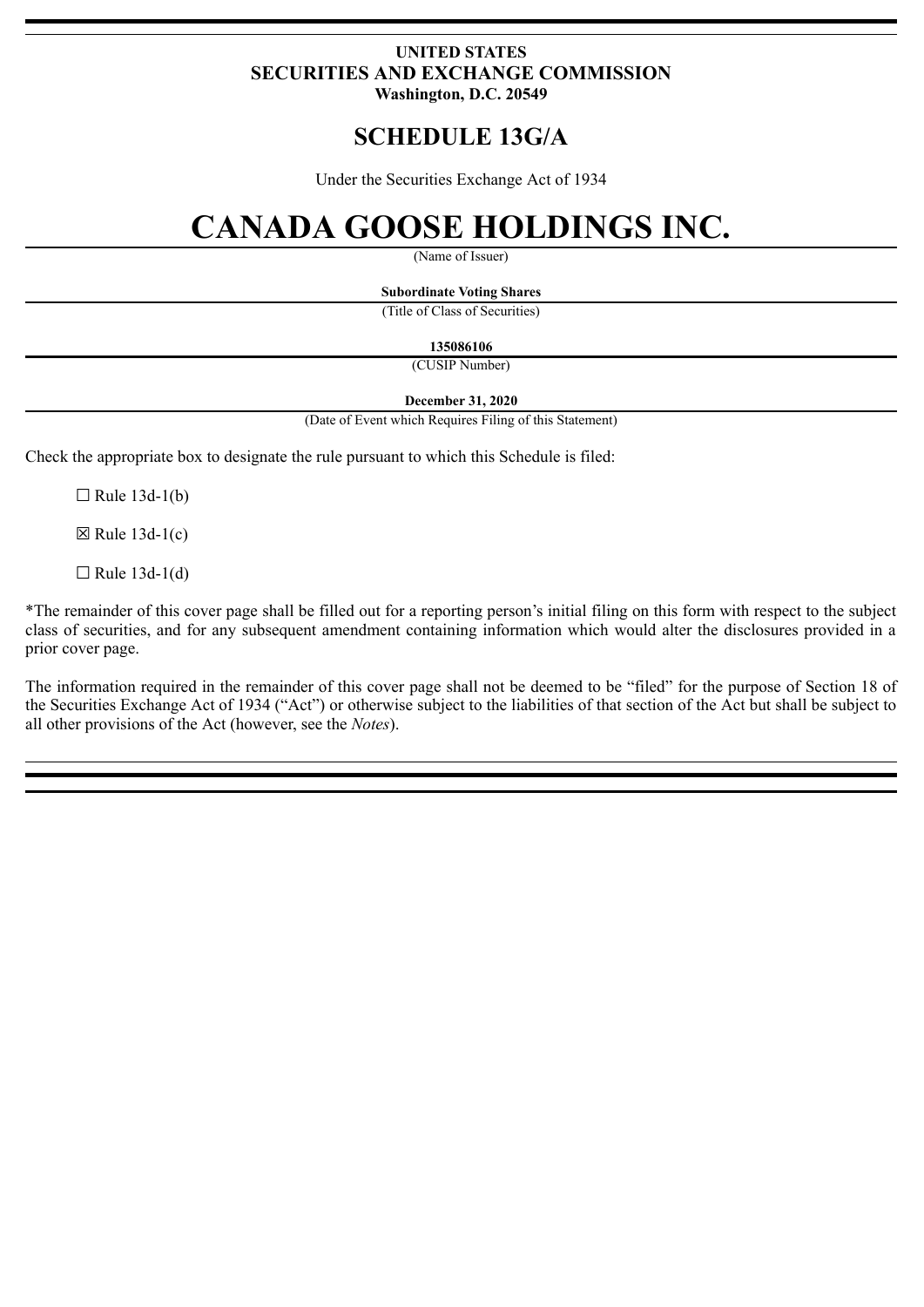## **SCHEDULE 13G**

| CUSIP No. | 135086106 |
|-----------|-----------|
|           |           |

| <b>NAMES OF REPORTING PERSONS</b>                                                   |                                                        |                                    |  |
|-------------------------------------------------------------------------------------|--------------------------------------------------------|------------------------------------|--|
| Caisse de dépôt et placement du Québec                                              |                                                        |                                    |  |
| <b>CHECK THE APPROPRIATE BOX IF A MEMBER OF A GROUP</b>                             |                                                        |                                    |  |
| (a)                                                                                 |                                                        |                                    |  |
|                                                                                     |                                                        |                                    |  |
|                                                                                     |                                                        |                                    |  |
| <b>CITIZENSHIP OR PLACE OF ORGANIZATION</b>                                         |                                                        |                                    |  |
| Québec, Canada                                                                      |                                                        |                                    |  |
|                                                                                     |                                                        | <b>SOLE VOTING POWER</b>           |  |
|                                                                                     | 4,465,600                                              |                                    |  |
|                                                                                     |                                                        | <b>SHARED VOTING POWER</b>         |  |
| <b>BENEFICIALLY</b>                                                                 |                                                        | $\Omega$                           |  |
| <b>REPORTING PERSON</b>                                                             | 7                                                      | <b>SOLE DISPOSITIVE POWER</b>      |  |
|                                                                                     |                                                        | 4,465,600                          |  |
|                                                                                     |                                                        | <b>SHARED DISPOSITIVE POWER</b>    |  |
|                                                                                     | $\overline{0}$                                         |                                    |  |
| AGGREGATE AMOUNT BENEFICIALLY OWNED BY EACH REPORTING PERSON                        |                                                        |                                    |  |
| 9<br>4,465,600                                                                      |                                                        |                                    |  |
| CHECK IF THE AGGREGATE AMOUNT IN ROW (9) EXCLUDES CERTAIN SHARES (SEE INSTRUCTIONS) |                                                        |                                    |  |
| $\Box$                                                                              |                                                        |                                    |  |
| PERCENT OF CLASS REPRESENTED BY AMOUNT IN ROW (9)                                   |                                                        |                                    |  |
| 7.5%                                                                                |                                                        |                                    |  |
| TYPE OF REPORTING PERSON (SEE INSTRUCTIONS)                                         |                                                        |                                    |  |
| OO                                                                                  |                                                        |                                    |  |
|                                                                                     | (b)<br><b>NUMBER OF SHARES</b><br><b>OWNED BY EACH</b> | <b>SEC USE ONLY</b><br>5<br>6<br>8 |  |

Page 2 of 3